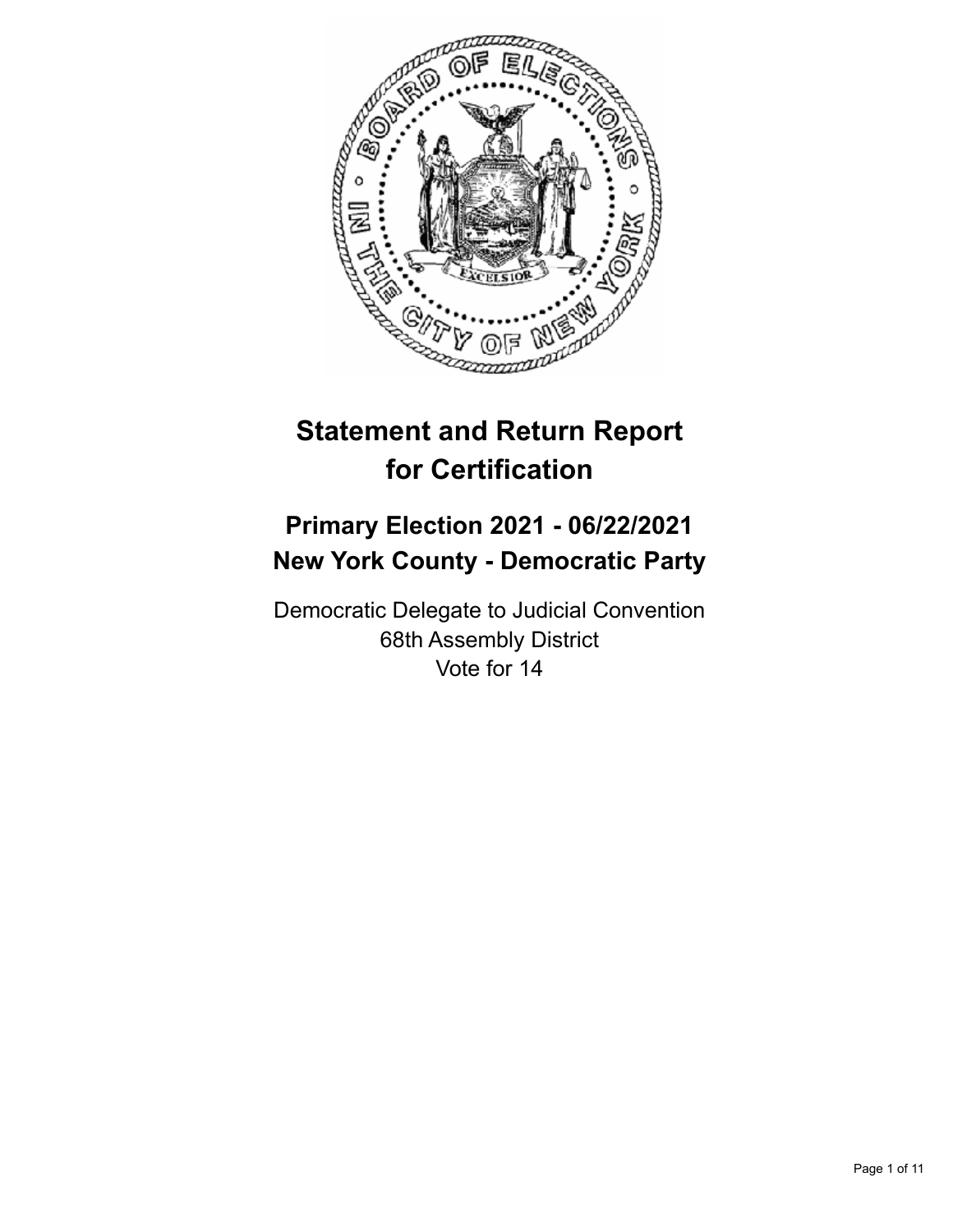

| PUBLIC COUNTER                                           | 14,014       |
|----------------------------------------------------------|--------------|
| <b>MANUALLY COUNTED EMERGENCY</b>                        | 0            |
| <b>ABSENTEE / MILITARY</b>                               | 1,480        |
| <b>AFFIDAVIT</b>                                         | 165          |
| <b>Total Ballots</b>                                     | 15,659       |
| Less - Inapplicable Federal/Special Presidential Ballots | 0            |
| <b>Total Applicable Ballots</b>                          | 15,659       |
| <b>WILLIAM P. SMITH</b>                                  | 2,201        |
| <b>BILL PERKINS</b>                                      | 4,841        |
| ROBERT J. RODRIGUEZ                                      | 5,212        |
| <b>BRIAN A. BENJAMIN</b>                                 | 4,398        |
| DIANA AYALA                                              | 5,615        |
| <b>KEITH LILLY</b>                                       | 3,264        |
| <b>JOHN RUIZ</b>                                         | 3,653        |
| PEGGY A. MORALES                                         | 4,027        |
| MELISSA MARK-VIVERITO                                    | 4,764        |
| <b>EDWARD GIBBS</b>                                      | 3,255        |
| <b>HARRY RODRIGUEZ</b>                                   | 3,406        |
| SHARASE DEBOUSE                                          | 3,144        |
| <b>HILDA SOLOMON</b>                                     | 3,555        |
| STEPHANIE ARROYO                                         | 3,649        |
| <b>LEILANI IRVIN</b>                                     | 2,939        |
| ADELE OLIVERAS (WRITE-IN)                                | 2            |
| ALBERT PEREZ (WRITE-IN)                                  | 1            |
| ALEADA RIVERA (WRITE-IN)                                 | 1            |
| ALETA LAFARGUE (WRITE-IN)                                | $\mathbf{1}$ |
| ALEX KOHEN (WRITE-IN)                                    | 1            |
| ALEXANDRIA COSTELLANO (WRITE-IN)                         | 1            |
| ANDREW HALEY (WRITE-IN)                                  | $\mathbf{1}$ |
| ANDREW PADILLA (WRITE-IN)                                | 1            |
| ANGEL POWELL (WRITE-IN)                                  | 1            |
| ANGELINA COOPER (WRITE-IN)                               | 1            |
| ANNA KADAMANI (WRITE-IN)                                 | 1            |
| ANTOINETTE COSME (WRITE-IN)                              | 1            |
| ANTOUK PIDEJIAN (WRITE-IN)                               | $\mathbf{1}$ |
| ART CHANG (WRITE-IN)                                     | 1            |
| ASHLEY HENRY (WRITE-IN)                                  | 1            |
| <b>BARRY NEMMERS (WRITE-IN)</b>                          | 1            |
| BERNIE SANDERS (WRITE-IN)                                | 2            |
| BEVERLY MACFARLENE (WRITE-IN)                            | 1            |
| BILL DE BLASIO (WRITE-IN)                                | $\mathbf{1}$ |
| <b>BOSS TWEED (WRITE-IN)</b>                             | 1            |
| BRIAN FORD (WRITE-IN)                                    | 1            |
| <b>BRIAN GISTER (WRITE-IN)</b>                           | 1            |
| BRIAN LOGAN (WRITE-IN)                                   | 1            |
| BRIDGETTE SCOTT (WRITE-IN)                               | 2            |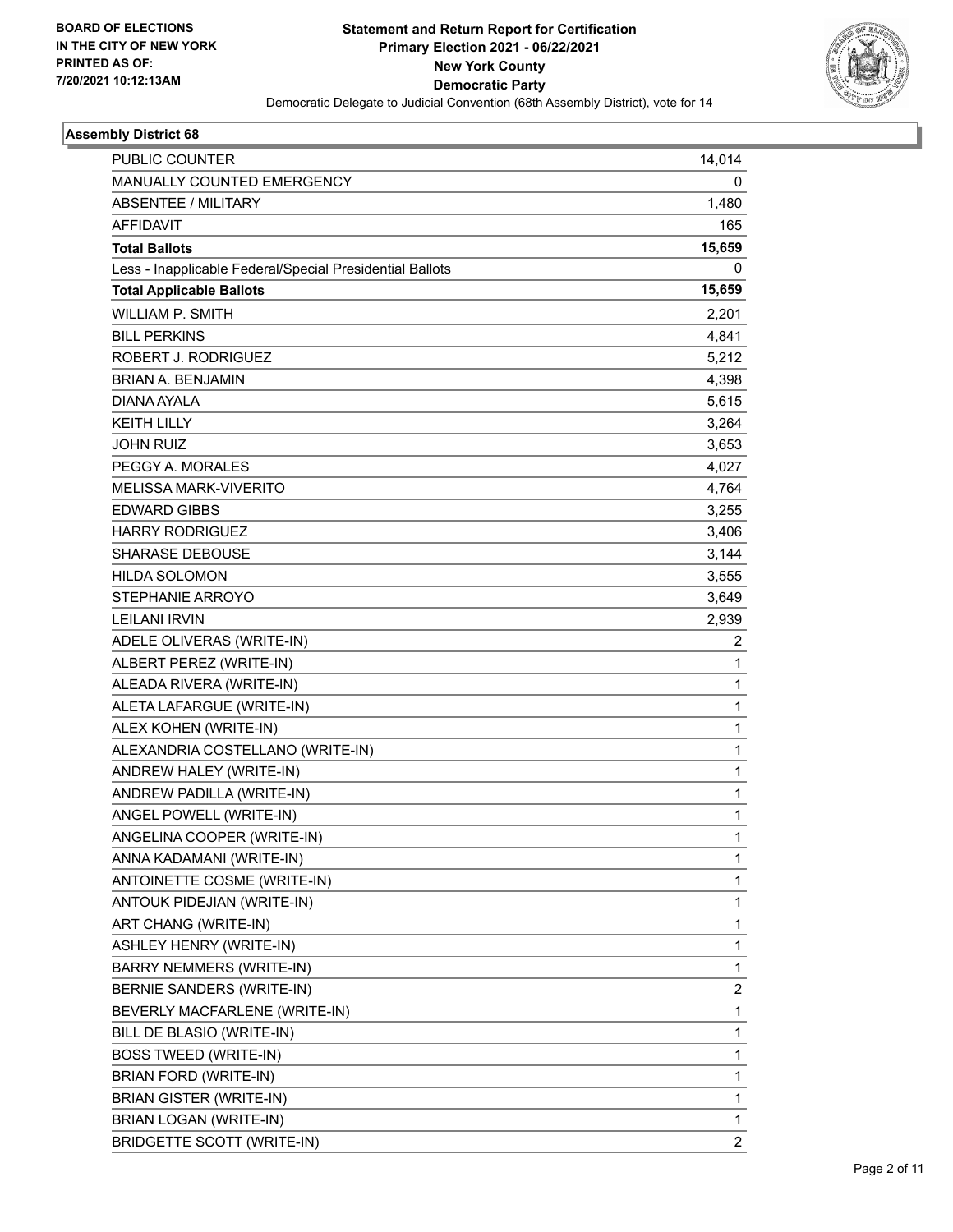

| BRITTANY HONG (WRITE-IN)          | 1              |
|-----------------------------------|----------------|
| CARL KRUGER (WRITE-IN)            | 1              |
| CARLOS GONZALEZ (WRITE-IN)        | 1              |
| CASSANDRA THOMAS (WRITE-IN)       | 1.             |
| CATHY NOLAN (WRITE-IN)            | 1              |
| CHANTANNE SINGLETON (WRITE-IN)    | 1              |
| CHARLES C. SACHS (WRITE-IN)       | 1.             |
| CHARLES CARTENDEL (WRITE-IN)      | 1              |
| CHELSEA AUSTIN (WRITE-IN)         | 1              |
| CHRISTINA ARROYO (WRITE-IN)       | 1.             |
| CHRISTINE QUINN (WRITE-IN)        | 1              |
| CLAUDIA PEREZ (WRITE-IN)          | $\overline{2}$ |
| CONOR LEHMKIL (WRITE-IN)          | $\mathbf{1}$   |
| <b>CORINE DICKENS (WRITE-IN)</b>  | 1              |
| CYRUS VANCE III (WRITE-IN)        | 1              |
| DANELLY BELLO (WRITE-IN)          | 1.             |
| DANIEL PRINCE (WRITE-IN)          | 1              |
| DAVID GANSLEUXE (WRITE-IN)        | 1              |
| DAVID HANSON (WRITE-IN)           | 1.             |
| DAVID JOHNSON (WRITE-IN)          | 1              |
| DAVID TOLCHIN, ESQ. (WRITE-IN)    | 1              |
| DENISE WRIGHT (WRITE-IN)          | 1.             |
| DIANE GREEN (WRITE-IN)            | 1              |
| DILLION JONES (WRITE-IN)          | 1              |
| DOUGLASS GRIFFIN (WRITE-IN)       | 1              |
| DWEYNIE E. PAUL (WRITE-IN)        | 1              |
| EDWIN GOODMAN (WRITE-IN)          | 1              |
| ELSIS REEDS (WRITE-IN)            | 1.             |
| ERIC THOMPSON (WRITE-IN)          | 1              |
| FATIMAH DOAKOURE (WRITE-IN)       | 1              |
| FRANKLIN SYLVESTER JR. (WRITE-IN) | 1              |
| FRITZ SCHWOY (WRITE-IN)           | 1              |
| GABRIEL HERNANDEZ (WRITE-IN)      | 1              |
| <b>GALE BREWER (WRITE-IN)</b>     | 1.             |
| <b>GARY MILLER (WRITE-IN)</b>     | 1              |
| <b>GERALD CHIPURA (WRITE-IN)</b>  | 1              |
| GLORIBELLE PEREZ (WRITE-IN)       | 1.             |
| <b>GRACDANO MATOS (WRITE-IN)</b>  | 1              |
| GREGORY HERRERA (WRITE-IN)        | 1              |
| <b>GWEN GOODWIN (WRITE-IN)</b>    | 1.             |
| HEATHER KELLY (WRITE-IN)          | 1              |
| HEATHER SMITH (WRITE-IN)          | 1              |
| HOWARD MANSON (WRITE-IN)          | 1.             |
| INHAIB CHOUDHURY (WRITE-IN)       | $\overline{c}$ |
| <b>IRENE HENRY (WRITE-IN)</b>     | 1              |
| ISIS AWAR (WRITE-IN)              | 1              |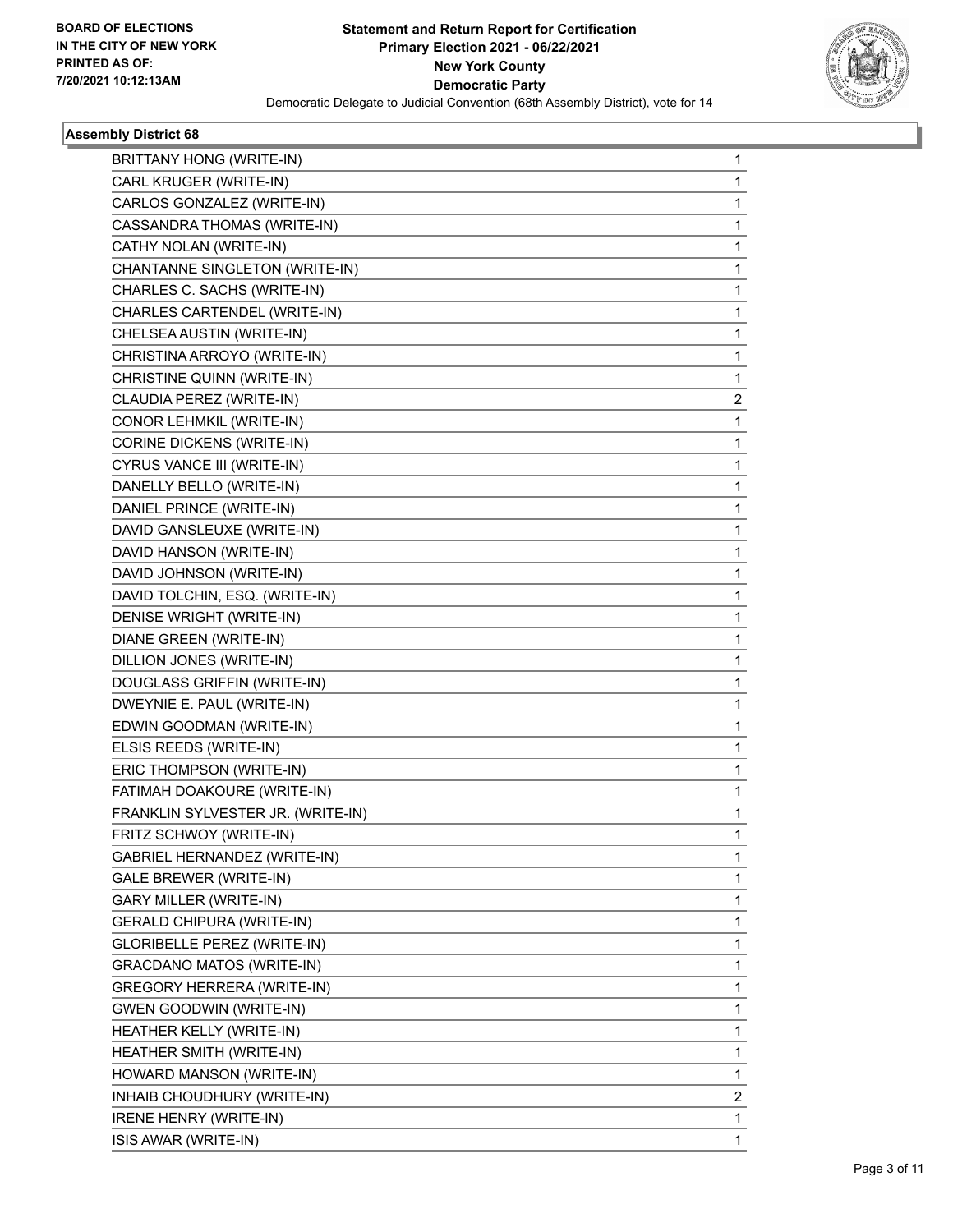

| JACINTO CRUZ (WRITE-IN)       | 1 |
|-------------------------------|---|
| JACQUELINE BOLDEN (WRITE-IN)  | 1 |
| JAIME HELLER (WRITE-IN)       | 1 |
| JAIME RODRIGUEZ (WRITE-IN)    | 1 |
| JAME RAHI (WRITE-IN)          | 1 |
| JAMES C. REED (WRITE-IN)      | 1 |
| JAMIE ALLEN (WRITE-IN)        | 1 |
| JANIE WILLIAMS (WRITE-IN)     | 1 |
| JASON CRUZ (WRITE-IN)         | 1 |
| JASON SUTHERLAND (WRITE-IN)   | 1 |
| JEANETTE STERN (WRITE-IN)     | 1 |
| JEFFREY CHESTER (WRITE-IN)    | 1 |
| JENNIFER HADBEK (WRITE-IN)    | 1 |
| JENNIFER MORROW (WRITE-IN)    | 1 |
| JENNIFER POZNER (WRITE-IN)    | 1 |
| JESSIE CLARK (WRITE-IN)       | 1 |
| JO ANN LAWSON (WRITE-IN)      | 2 |
| JOANN CANTY (WRITE-IN)        | 1 |
| JOE RAMOS (WRITE-IN)          | 1 |
| JOHN KERRY (WRITE-IN)         | 1 |
| JOHN SAMPSON (WRITE-IN)       | 1 |
| JOHNNY RIVERA (WRITE-IN)      | 1 |
| JOHNY AQUINO (WRITE-IN)       | 1 |
| JOSE GONZALEZ (WRITE-IN)      | 1 |
| JOSEPH HARRIS (WRITE-IN)      | 1 |
| JOSEPH LAPOINTE (WRITE-IN)    | 1 |
| JUDY BRUGUANG (WRITE-IN)      | 1 |
| JUDY KAPLAN (WRITE-IN)        | 1 |
| KAREN ROWENNING (WRITE-IN)    | 1 |
| KARINA ROTELLA (WRITE-IN)     | 1 |
| KATHRYN LINTON (WRITE-IN)     | 1 |
| KELLY RODRIGUEZ (WRITE-IN)    | 1 |
| KELMY RODRIGUEZ (WRITE-IN)    | 2 |
| KENNETH COOPER JR. (WRITE-IN) | 1 |
| KENNETH GLADDEN (WRITE-IN)    | 1 |
| KRISTA REED (WRITE-IN)        | 1 |
| KRYSTAL MCNEAR (WRITE-IN)     | 1 |
| KYLIE CRUZ (WRITE-IN)         | 1 |
| KYRIE IRVING (WRITE-IN)       | 1 |
| LARISSA LIEBMANN (WRITE-IN)   | 1 |
| LASHEAM HARRY (WRITE-IN)      | 1 |
| LATASHA JACKSON (WRITE-IN)    | 2 |
| LOIS BROWN (WRITE-IN)         | 1 |
| LORNA GOODMAN (WRITE-IN)      | 1 |
| LUCIAN REYNOLDS (WRITE-IN)    | 1 |
| MADISON LOPEZ (WRITE-IN)      | 1 |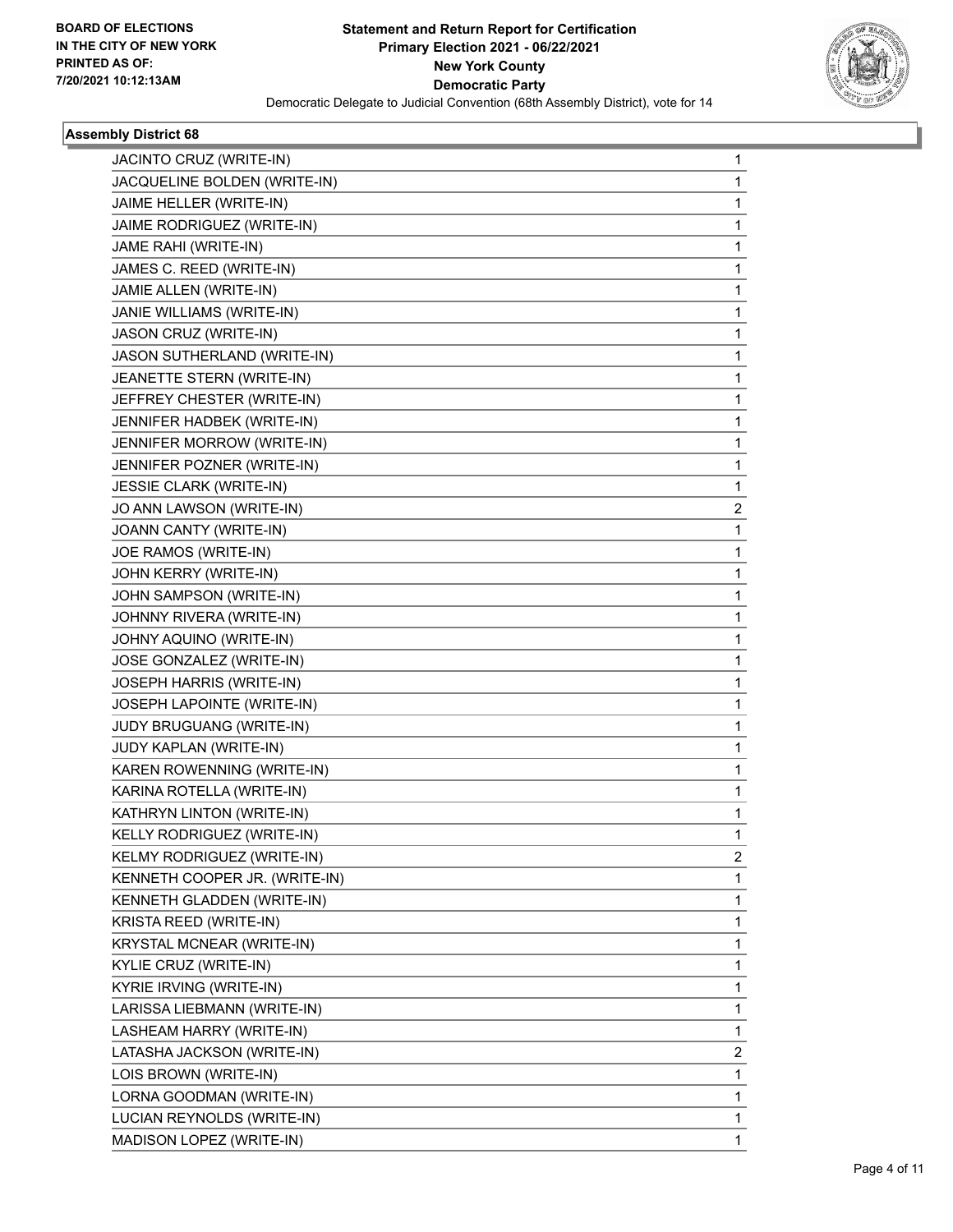

| MAGALY REYES (WRITE-IN)           | 1 |
|-----------------------------------|---|
| MALCOLM SMITH (WRITE-IN)          | 1 |
| MANUEL ONATIVIA (WRITE-IN)        | 1 |
| MARC SCHWARTZ (WRITE-IN)          | 1 |
| MARISA FLORES (WRITE-IN)          | 1 |
| MARTHA CRUZ (WRITE-IN)            | 1 |
| MARTHA LEGUERICA (WRITE-IN)       | 1 |
| MARTI ALLEN-CUMMINGS (WRITE-IN)   | 1 |
| MARY J. JIMPENSON (WRITE-IN)      | 1 |
| MARY J. JUMPERSON (WRITE-IN)      | 1 |
| MARY KATE LOPICCADO (WRITE-IN)    | 1 |
| MATT MCDERMOTT (WRITE-IN)         | 1 |
| MAX MARKHAM (WRITE-IN)            | 1 |
| MAX SARINSKY (WRITE-IN)           | 1 |
| MICHAEL HESS (WRITE-IN)           | 1 |
| MICHAEL MOUG (WRITE-IN)           | 1 |
| MICHAEL RELANTONI (WRITE-IN)      | 1 |
| MICHAEL THOMAS (WRITE-IN)         | 1 |
| MICHAEL TOOMEY (WRITE-IN)         | 1 |
| MICHELLE HOLMAN-SHOOCK (WRITE-IN) | 1 |
| MONICA SIYLE (WRITE-IN)           | 1 |
| MONISHA MAPP (WRITE-IN)           | 3 |
| NADIA KAHN (WRITE-IN)             | 1 |
| NANCY YEH (WRITE-IN)              | 1 |
| NEHFOZUR REDMAN (WRITE-IN)        | 1 |
| NIASIA RIVERA (WRITE-IN)          | 2 |
| NYLISSA WHITAKER (WRITE-IN)       | 1 |
| <b>OSENDY GARCIA (WRITE-IN)</b>   | 1 |
| PAMELA EILENDER (WRITE-IN)        | 1 |
| PATRICA DELPILAR (WRITE-IN)       | 2 |
| PAUL SKURMAN (WRITE-IN)           | 1 |
| PELE PEREZ (WRITE-IN)             | 1 |
| PETER SHERWOOD (WRITE-IN)         | 1 |
| PHILIPPE D. CHARLES (WRITE-IN)    | 1 |
| PRIYA ROLFES (WRITE-IN)           | 1 |
| RACHEL PAULEY (WRITE-IN)          | 1 |
| RAYMOND PEREZ (WRITE-IN)          | 2 |
| RENEE HARRISON (WRITE-IN)         | 1 |
| RICHARD ALIECA (WRITE-IN)         | 2 |
| ROBEL TEKIEAH (WRITE-IN)          | 1 |
| ROBERT CAULO (WRITE-IN)           | 1 |
| RONA RAJAGOPAL (WRITE-IN)         | 1 |
| SAMANTHA NEUERSON (WRITE-IN)      | 1 |
| SAMANTHA RIBUENO (WRITE-IN)       | 1 |
| SARA GOODMAN (WRITE-IN)           | 1 |
| SHARON CLARK (WRITE-IN)           | 1 |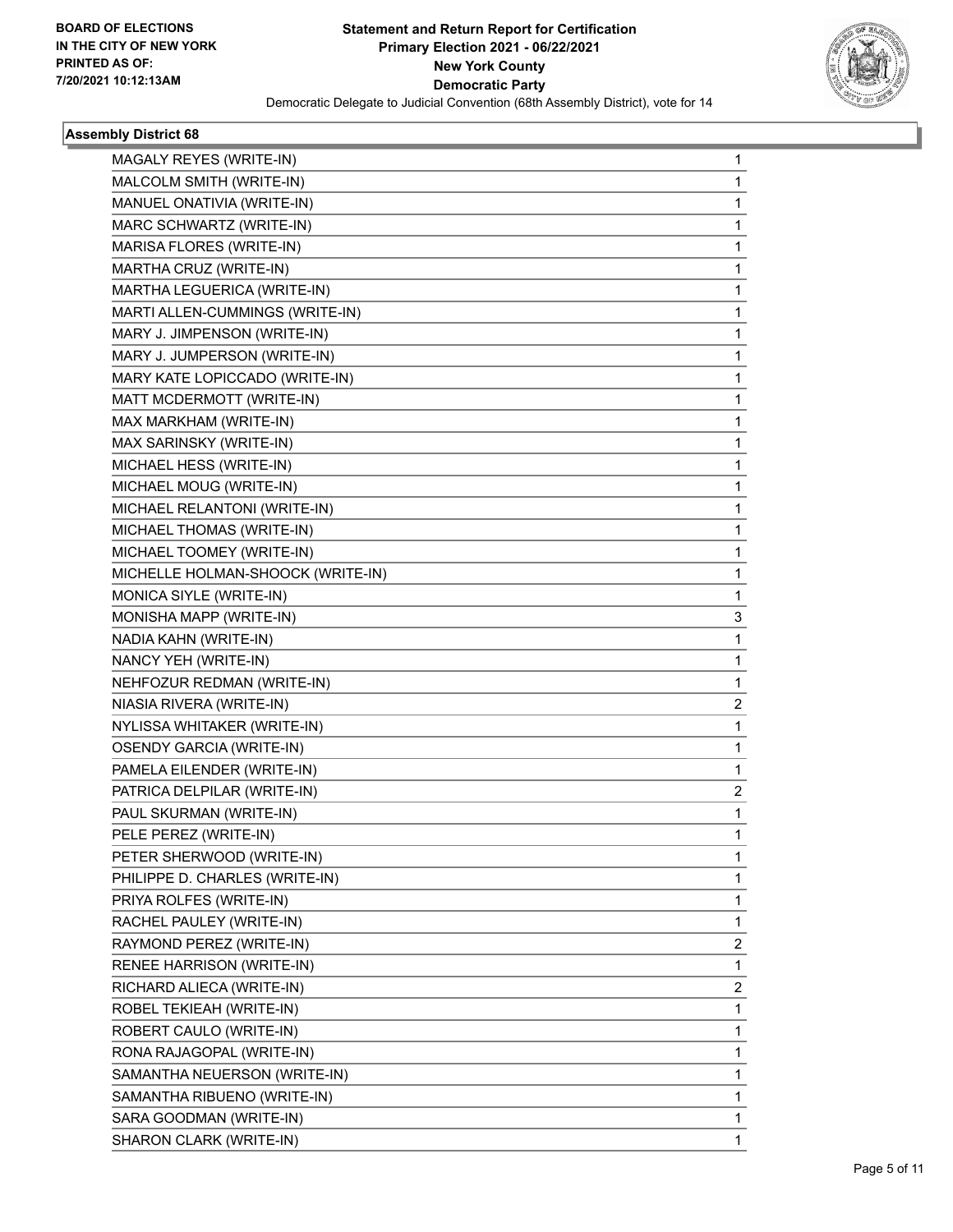

| SHELDON SILVER (WRITE-IN)                 | 1              |
|-------------------------------------------|----------------|
| SHYAN GIDMAL (WRITE-IN)                   | 1              |
| SOPHIA GURNLE (WRITE-IN)                  | 1              |
| STACEY PILSON (WRITE-IN)                  | 1              |
| SYDNEY WEINSHEL (WRITE-IN)                | 1              |
| TAHIRAH T. GRANDISON (WRITE-IN)           | 1              |
| TAMIKA MAPP (WRITE-IN)                    | $\overline{2}$ |
| TAMMANY HALL (WRITE-IN)                   | 1              |
| TANYA SWARTZ (WRITE-IN)                   | 1              |
| TAVIER PEREZ (WRITE-IN)                   | 1              |
| THOMAS ACOSTA (WRITE-IN)                  | 1              |
| THOMAS WATSON (WRITE-IN)                  | 1              |
| TIBOR KISS (WRITE-IN)                     | 1              |
| TUESDAY ROSE (WRITE-IN)                   | 1              |
| UNATTRIBUTABLE WRITE-IN (WRITE-IN)        | 84             |
| UNCOUNTED WRITE-IN PER STATUTE (WRITE-IN) | 19             |
| VALERIE KIRK (WRITE-IN)                   | 1              |
| VERONICA DUNLOP (WRITE-IN)                | $\mathbf{1}$   |
| <b>VIMARY BENNETT (WRITE-IN)</b>          | $\overline{c}$ |
| WILFREDO RAMOS (WRITE-IN)                 | 1              |
| XAVIER SANTIAGO (WRITE-IN)                | 1              |
| ZEPHYR TEACHOUT (WRITE-IN)                | 2              |
| <b>Total Votes</b>                        | 58,225         |
| Unrecorded                                | 161,001        |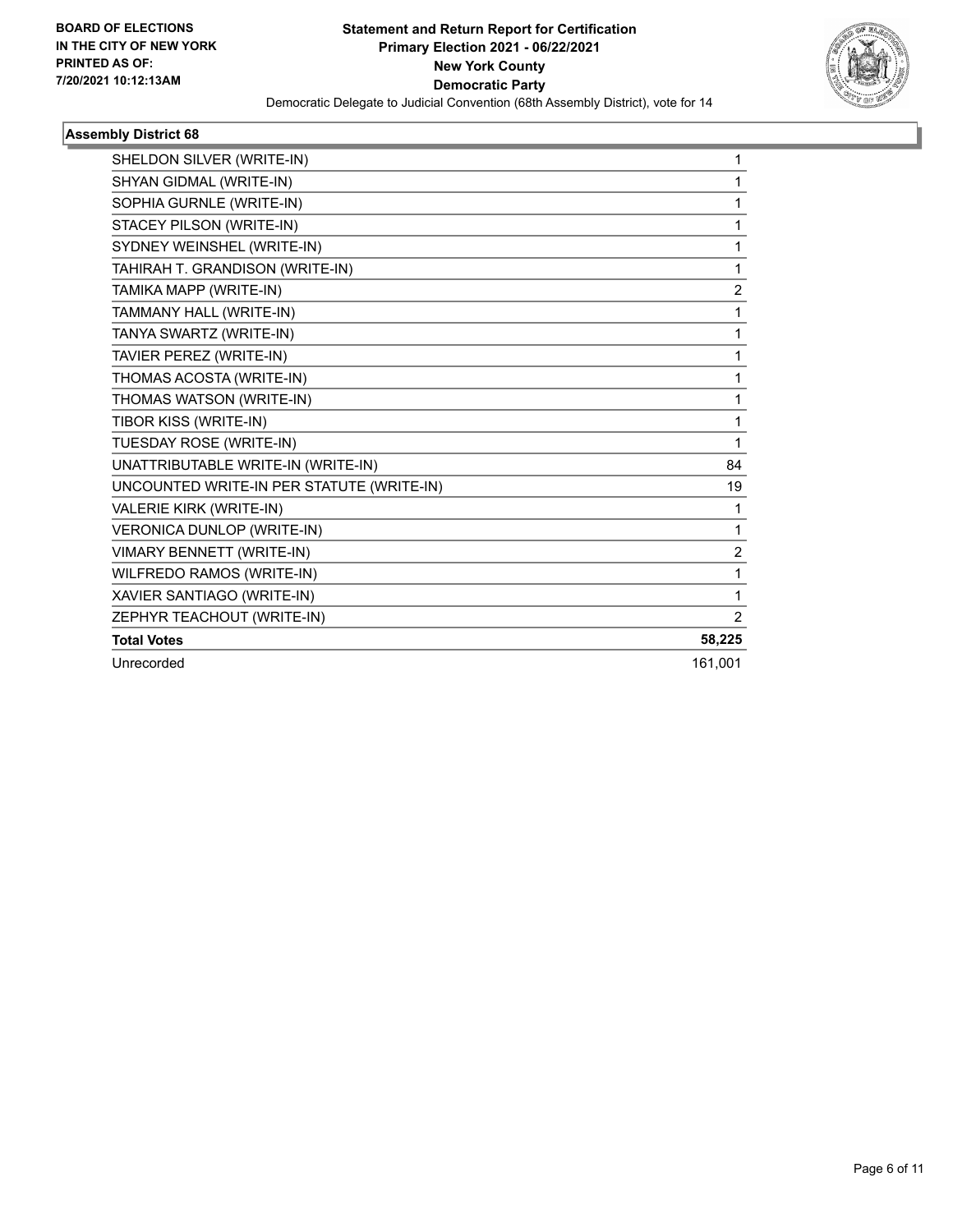

| <b>PUBLIC COUNTER</b>                                    | 14,014         |
|----------------------------------------------------------|----------------|
| MANUALLY COUNTED EMERGENCY                               | 0              |
| <b>ABSENTEE / MILITARY</b>                               | 1,480          |
| AFFIDAVIT                                                | 165            |
| <b>Total Ballots</b>                                     | 15,659         |
| Less - Inapplicable Federal/Special Presidential Ballots | 0              |
| <b>Total Applicable Ballots</b>                          | 15,659         |
| <b>WILLIAM P. SMITH</b>                                  | 2,201          |
| <b>BILL PERKINS</b>                                      | 4,841          |
| ROBERT J. RODRIGUEZ                                      | 5,212          |
| <b>BRIAN A. BENJAMIN</b>                                 | 4,398          |
| DIANA AYALA                                              | 5,615          |
| <b>KEITH LILLY</b>                                       | 3,264          |
| <b>JOHN RUIZ</b>                                         | 3,653          |
| PEGGY A. MORALES                                         | 4,027          |
| <b>MELISSA MARK-VIVERITO</b>                             | 4,764          |
| <b>EDWARD GIBBS</b>                                      | 3,255          |
| <b>HARRY RODRIGUEZ</b>                                   | 3,406          |
| <b>SHARASE DEBOUSE</b>                                   | 3,144          |
| <b>HILDA SOLOMON</b>                                     | 3,555          |
| STEPHANIE ARROYO                                         | 3,649          |
| <b>LEILANI IRVIN</b>                                     | 2,939          |
| ADELE OLIVERAS (WRITE-IN)                                | 2              |
| ALBERT PEREZ (WRITE-IN)                                  | 1              |
| ALEADA RIVERA (WRITE-IN)                                 | 1              |
| ALETA LAFARGUE (WRITE-IN)                                | 1              |
| ALEX KOHEN (WRITE-IN)                                    | $\mathbf{1}$   |
| ALEXANDRIA COSTELLANO (WRITE-IN)                         | $\mathbf{1}$   |
| ANDREW HALEY (WRITE-IN)                                  | 1              |
| ANDREW PADILLA (WRITE-IN)                                | $\mathbf{1}$   |
| ANGEL POWELL (WRITE-IN)                                  | $\mathbf{1}$   |
| ANGELINA COOPER (WRITE-IN)                               | 1              |
| ANNA KADAMANI (WRITE-IN)                                 | 1              |
| ANTOINETTE COSME (WRITE-IN)                              | 1              |
| ANTOUK PIDEJIAN (WRITE-IN)                               | 1              |
| ART CHANG (WRITE-IN)                                     | 1              |
| ASHLEY HENRY (WRITE-IN)                                  | 1              |
| <b>BARRY NEMMERS (WRITE-IN)</b>                          | 1              |
| BERNIE SANDERS (WRITE-IN)                                | $\overline{2}$ |
| BEVERLY MACFARLENE (WRITE-IN)                            | 1              |
| BILL DE BLASIO (WRITE-IN)                                | 1              |
| <b>BOSS TWEED (WRITE-IN)</b>                             | 1              |
| BRIAN FORD (WRITE-IN)                                    | 1              |
| BRIAN GISTER (WRITE-IN)                                  | 1              |
| BRIAN LOGAN (WRITE-IN)                                   | 1              |
| <b>BRIDGETTE SCOTT (WRITE-IN)</b>                        | $\overline{2}$ |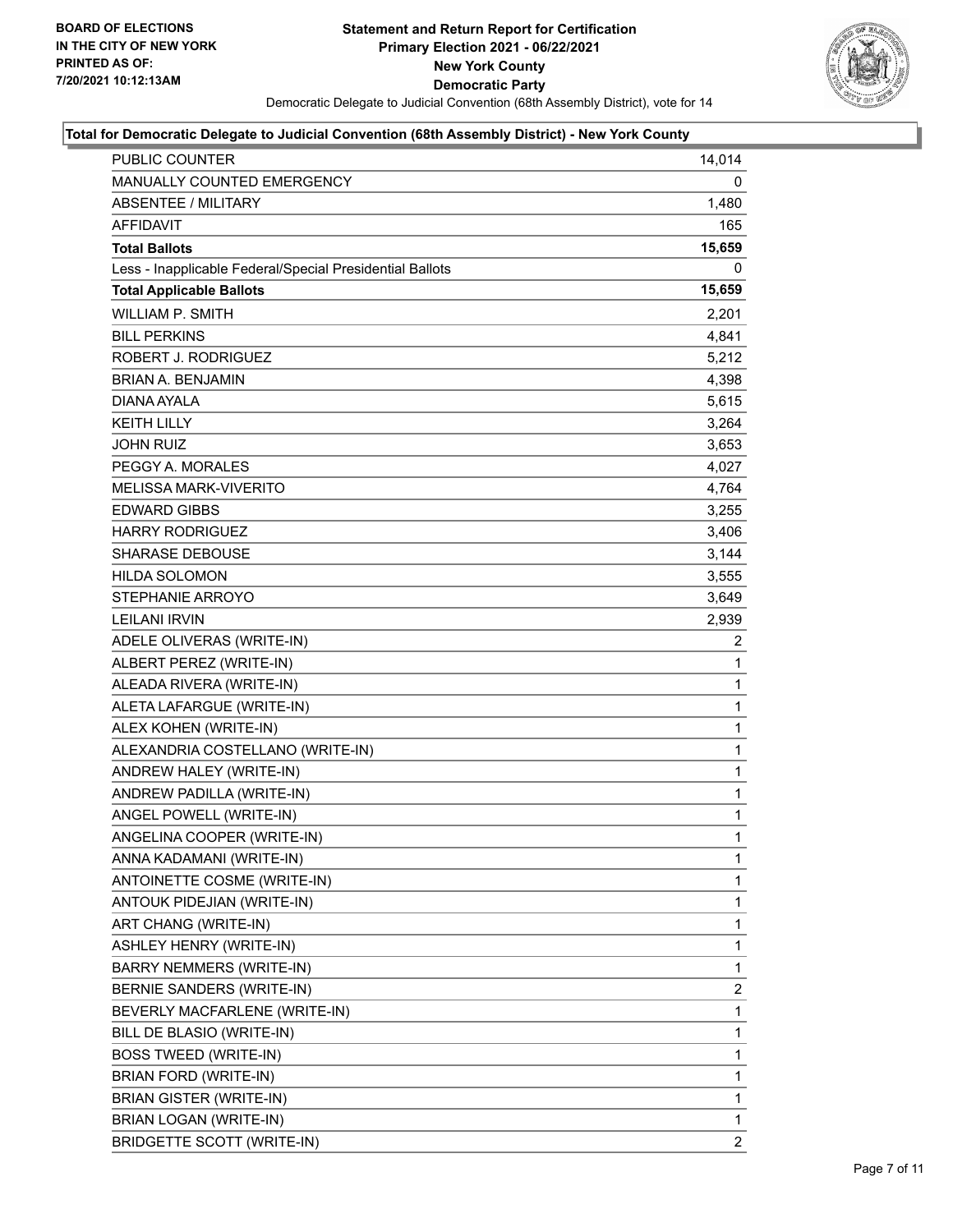

| BRITTANY HONG (WRITE-IN)          | $\mathbf{1}$   |
|-----------------------------------|----------------|
| CARL KRUGER (WRITE-IN)            | 1              |
| CARLOS GONZALEZ (WRITE-IN)        | 1              |
| CASSANDRA THOMAS (WRITE-IN)       | 1              |
| CATHY NOLAN (WRITE-IN)            | 1              |
| CHANTANNE SINGLETON (WRITE-IN)    | 1              |
| CHARLES C. SACHS (WRITE-IN)       | 1              |
| CHARLES CARTENDEL (WRITE-IN)      | 1              |
| CHELSEA AUSTIN (WRITE-IN)         | 1              |
| CHRISTINA ARROYO (WRITE-IN)       | 1              |
| CHRISTINE QUINN (WRITE-IN)        | 1              |
| CLAUDIA PEREZ (WRITE-IN)          | 2              |
| CONOR LEHMKIL (WRITE-IN)          | 1              |
| CORINE DICKENS (WRITE-IN)         | 1              |
| CYRUS VANCE III (WRITE-IN)        | 1              |
| DANELLY BELLO (WRITE-IN)          | 1              |
| DANIEL PRINCE (WRITE-IN)          | 1              |
| DAVID GANSLEUXE (WRITE-IN)        | 1              |
| DAVID HANSON (WRITE-IN)           | 1              |
| DAVID JOHNSON (WRITE-IN)          | 1              |
| DAVID TOLCHIN, ESQ. (WRITE-IN)    | 1              |
| DENISE WRIGHT (WRITE-IN)          | 1              |
| DIANE GREEN (WRITE-IN)            | 1              |
| DILLION JONES (WRITE-IN)          | 1              |
| DOUGLASS GRIFFIN (WRITE-IN)       | 1              |
| DWEYNIE E. PAUL (WRITE-IN)        | 1              |
| EDWIN GOODMAN (WRITE-IN)          | 1              |
| ELSIS REEDS (WRITE-IN)            | 1              |
| ERIC THOMPSON (WRITE-IN)          | 1              |
| FATIMAH DOAKOURE (WRITE-IN)       | $\mathbf{1}$   |
| FRANKLIN SYLVESTER JR. (WRITE-IN) | 1              |
| FRITZ SCHWOY (WRITE-IN)           | 1              |
| GABRIEL HERNANDEZ (WRITE-IN)      | 1              |
| GALE BREWER (WRITE-IN)            | 1              |
| <b>GARY MILLER (WRITE-IN)</b>     | 1              |
| <b>GERALD CHIPURA (WRITE-IN)</b>  | 1              |
| GLORIBELLE PEREZ (WRITE-IN)       | 1              |
| GRACDANO MATOS (WRITE-IN)         | 1              |
| GREGORY HERRERA (WRITE-IN)        | 1              |
| <b>GWEN GOODWIN (WRITE-IN)</b>    | 1              |
| HEATHER KELLY (WRITE-IN)          | 1              |
| HEATHER SMITH (WRITE-IN)          | 1              |
| HOWARD MANSON (WRITE-IN)          | 1              |
| INHAIB CHOUDHURY (WRITE-IN)       | $\overline{2}$ |
| <b>IRENE HENRY (WRITE-IN)</b>     | 1              |
| ISIS AWAR (WRITE-IN)              | 1              |
|                                   |                |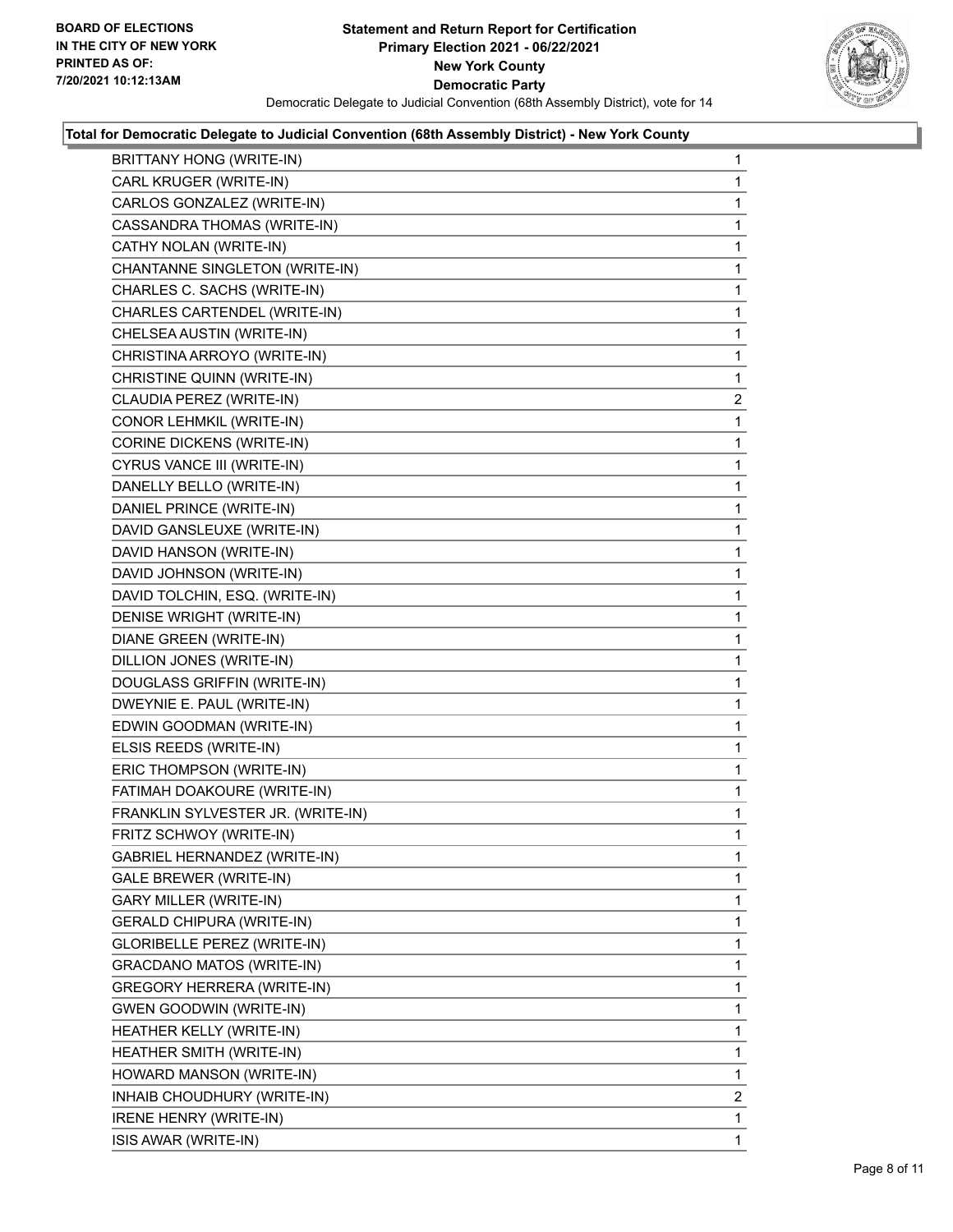

| JACINTO CRUZ (WRITE-IN)        | 1              |
|--------------------------------|----------------|
| JACQUELINE BOLDEN (WRITE-IN)   | 1              |
| JAIME HELLER (WRITE-IN)        | 1              |
| JAIME RODRIGUEZ (WRITE-IN)     | 1              |
| JAME RAHI (WRITE-IN)           | 1              |
| JAMES C. REED (WRITE-IN)       | 1              |
| JAMIE ALLEN (WRITE-IN)         | 1              |
| JANIE WILLIAMS (WRITE-IN)      | 1              |
| JASON CRUZ (WRITE-IN)          | 1              |
| JASON SUTHERLAND (WRITE-IN)    | 1              |
| JEANETTE STERN (WRITE-IN)      | 1              |
| JEFFREY CHESTER (WRITE-IN)     | 1              |
| JENNIFER HADBEK (WRITE-IN)     | 1              |
| JENNIFER MORROW (WRITE-IN)     | 1              |
| JENNIFER POZNER (WRITE-IN)     | 1              |
| <b>JESSIE CLARK (WRITE-IN)</b> | 1              |
| JO ANN LAWSON (WRITE-IN)       | $\overline{c}$ |
| JOANN CANTY (WRITE-IN)         | 1              |
| JOE RAMOS (WRITE-IN)           | 1              |
| JOHN KERRY (WRITE-IN)          | 1              |
| JOHN SAMPSON (WRITE-IN)        | 1              |
| JOHNNY RIVERA (WRITE-IN)       | 1              |
| JOHNY AQUINO (WRITE-IN)        | 1              |
| JOSE GONZALEZ (WRITE-IN)       | 1              |
| JOSEPH HARRIS (WRITE-IN)       | 1              |
| JOSEPH LAPOINTE (WRITE-IN)     | 1              |
| JUDY BRUGUANG (WRITE-IN)       | 1              |
| JUDY KAPLAN (WRITE-IN)         | 1              |
| KAREN ROWENNING (WRITE-IN)     | 1              |
| KARINA ROTELLA (WRITE-IN)      | 1              |
| KATHRYN LINTON (WRITE-IN)      | 1              |
| KELLY RODRIGUEZ (WRITE-IN)     | 1              |
| KELMY RODRIGUEZ (WRITE-IN)     | 2              |
| KENNETH COOPER JR. (WRITE-IN)  | 1              |
| KENNETH GLADDEN (WRITE-IN)     | 1              |
| KRISTA REED (WRITE-IN)         | 1              |
| KRYSTAL MCNEAR (WRITE-IN)      | 1              |
| KYLIE CRUZ (WRITE-IN)          | 1              |
| KYRIE IRVING (WRITE-IN)        | 1              |
| LARISSA LIEBMANN (WRITE-IN)    | 1              |
| LASHEAM HARRY (WRITE-IN)       | 1              |
| LATASHA JACKSON (WRITE-IN)     | $\overline{2}$ |
| LOIS BROWN (WRITE-IN)          | 1              |
| LORNA GOODMAN (WRITE-IN)       | 1              |
| LUCIAN REYNOLDS (WRITE-IN)     | 1              |
| MADISON LOPEZ (WRITE-IN)       | 1              |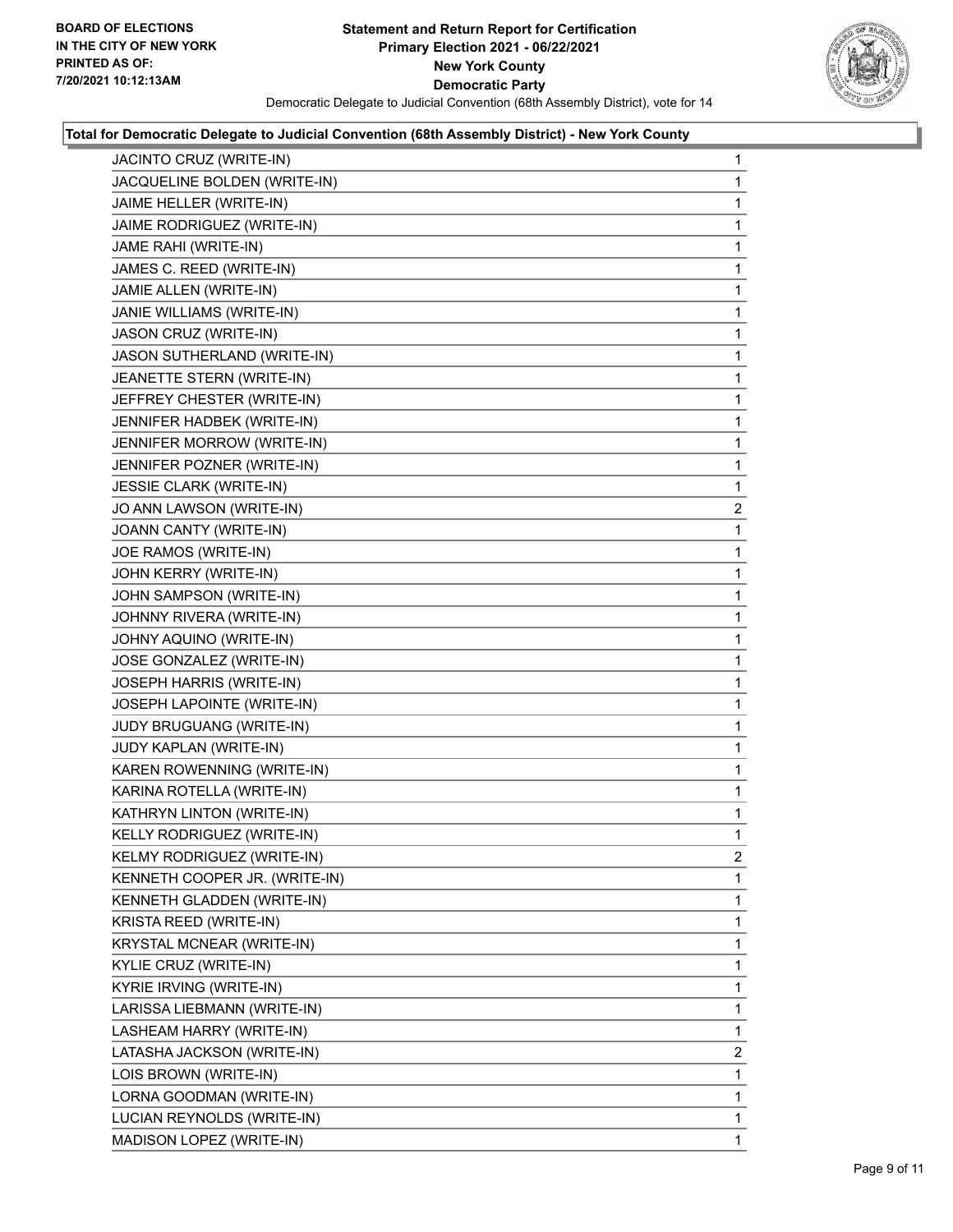

| MAGALY REYES (WRITE-IN)           | 1              |
|-----------------------------------|----------------|
| MALCOLM SMITH (WRITE-IN)          | 1              |
| MANUEL ONATIVIA (WRITE-IN)        | 1              |
| MARC SCHWARTZ (WRITE-IN)          | 1              |
| MARISA FLORES (WRITE-IN)          | 1              |
| MARTHA CRUZ (WRITE-IN)            | 1              |
| MARTHA LEGUERICA (WRITE-IN)       | 1              |
| MARTI ALLEN-CUMMINGS (WRITE-IN)   | 1              |
| MARY J. JIMPENSON (WRITE-IN)      | 1              |
| MARY J. JUMPERSON (WRITE-IN)      | 1              |
| MARY KATE LOPICCADO (WRITE-IN)    | 1              |
| MATT MCDERMOTT (WRITE-IN)         | 1              |
| MAX MARKHAM (WRITE-IN)            | 1              |
| MAX SARINSKY (WRITE-IN)           | 1              |
| MICHAEL HESS (WRITE-IN)           | 1              |
| MICHAEL MOUG (WRITE-IN)           | 1              |
| MICHAEL RELANTONI (WRITE-IN)      | 1              |
| MICHAEL THOMAS (WRITE-IN)         | 1              |
| MICHAEL TOOMEY (WRITE-IN)         | 1              |
| MICHELLE HOLMAN-SHOOCK (WRITE-IN) | 1              |
| MONICA SIYLE (WRITE-IN)           | 1              |
| MONISHA MAPP (WRITE-IN)           | 3              |
| NADIA KAHN (WRITE-IN)             | 1              |
| NANCY YEH (WRITE-IN)              | 1              |
| NEHFOZUR REDMAN (WRITE-IN)        | 1              |
| NIASIA RIVERA (WRITE-IN)          | 2              |
| NYLISSA WHITAKER (WRITE-IN)       | 1              |
| <b>OSENDY GARCIA (WRITE-IN)</b>   | 1              |
| PAMELA EILENDER (WRITE-IN)        | 1              |
| PATRICA DELPILAR (WRITE-IN)       | 2              |
| PAUL SKURMAN (WRITE-IN)           | 1              |
| PELE PEREZ (WRITE-IN)             | 1              |
| PETER SHERWOOD (WRITE-IN)         | 1              |
| PHILIPPE D. CHARLES (WRITE-IN)    | 1              |
| PRIYA ROLFES (WRITE-IN)           | 1              |
| RACHEL PAULEY (WRITE-IN)          | 1              |
| RAYMOND PEREZ (WRITE-IN)          | $\overline{2}$ |
| RENEE HARRISON (WRITE-IN)         | 1              |
| RICHARD ALIECA (WRITE-IN)         | $\overline{2}$ |
| ROBEL TEKIEAH (WRITE-IN)          | 1              |
| ROBERT CAULO (WRITE-IN)           | 1              |
| RONA RAJAGOPAL (WRITE-IN)         | 1              |
| SAMANTHA NEUERSON (WRITE-IN)      | 1              |
| SAMANTHA RIBUENO (WRITE-IN)       | 1              |
| SARA GOODMAN (WRITE-IN)           | 1              |
| SHARON CLARK (WRITE-IN)           | 1              |
|                                   |                |